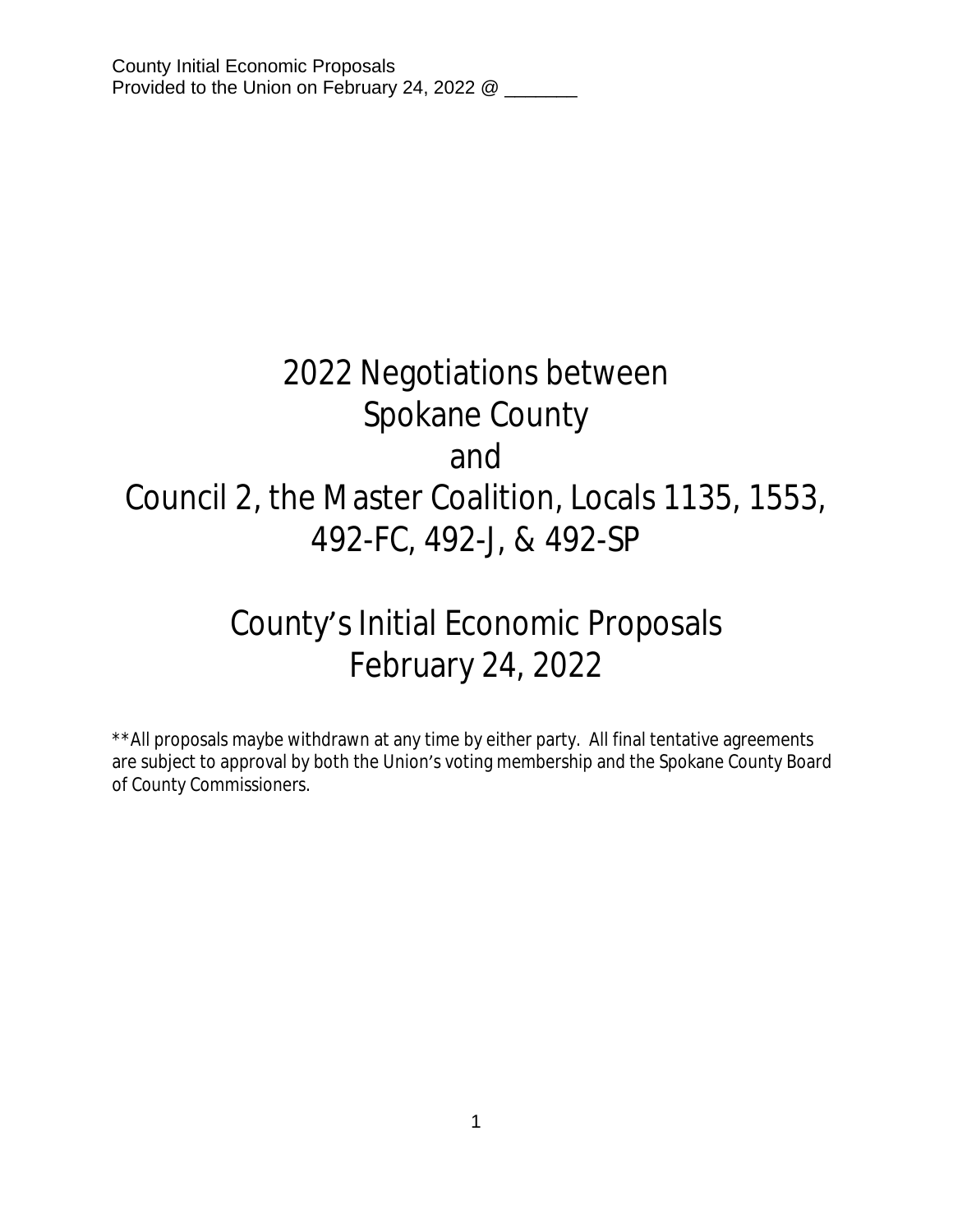County Economic Proposal #1

# **ARTICLE 8 – HOLIDAYS\*\***

#### *\*\*This article will not apply to Local 492-SP or Local 492-FC; members of these bargaining units will need to refer to their Supplemental Agreements.*

**8.1 List:** The following days shall be recognized and observed as paid holidays:

| New Year's Day                          | (January 1st)                    |  |
|-----------------------------------------|----------------------------------|--|
| Martin Luther King Jr.'s. Birthday4     | (3rd Monday in January)          |  |
| President's Day                         | (3rd Monday in February)         |  |
| <b>Memorial Day</b>                     | (Last Monday in May)             |  |
| Independence Day                        | (4th of July)                    |  |
| Labor Day                               | (1st Monday in September)        |  |
| Veteran's Day                           | (November 11)                    |  |
| <b>Thanksgiving Day</b>                 | (4th Thursday in November)       |  |
| Day after Thanksgiving                  | (4th Friday in November) (Friday |  |
| immediately following Thanksgiving Day) |                                  |  |
| Christmas Day                           | (December 25)                    |  |
| One (1) Floating Holiday2               |                                  |  |

<sup>1-</sup> Local 1135 will observe Martin Luther King's Birthday as described in their Supplemental

- <sup>2.</sup> Local 1135 will observe Floating Holiday(s) as described in their Supplemental
- **8.2** Any other day so designated as a one (1) time holiday by the Governor of the State of Washington or the President of the United States shall be recognized and observed as a one (1) time event. Should an additional perpetual **federal** holiday be declared, the parties agree to meet and negotiate the impact of the holiday on the bargaining unit. If an employee is requested to work on the one-time, non-recurring holiday, they will receive 7.5 or 8 hours of pay at the employee's regular rate **for all hours worked** plus paid time off at a later date for all hours actually worked on the one-time, non-recurring holiday.
- **8.3 Eligibility and Pay:** Employees shall be eligible for holiday pay under the following conditions:
	- 8.3.1 The employee would have been scheduled to work on such a day if it had not been observed as a holiday unless the employee is on layoff.
	- 8.3.2 The employee worked his/her last scheduled day prior to, and the first scheduled day after the holiday unless he/she is excused by the Employer or he/she is absent for any authorized paid leave.
	- 8.3.3 If a holiday is observed on an employee's scheduled day off**,** or during his/her vacation or on paid sick leave, at the employee's option **upon mutual agreement between the employee and employer,** he/she shall be paid for the un-worked holiday, or be given the preceding or following work day off.
	- 8.3.4 Eligible employees who perform no work on a holiday shall be paid their current hourly rate of pay times the number of hours in their regular work day.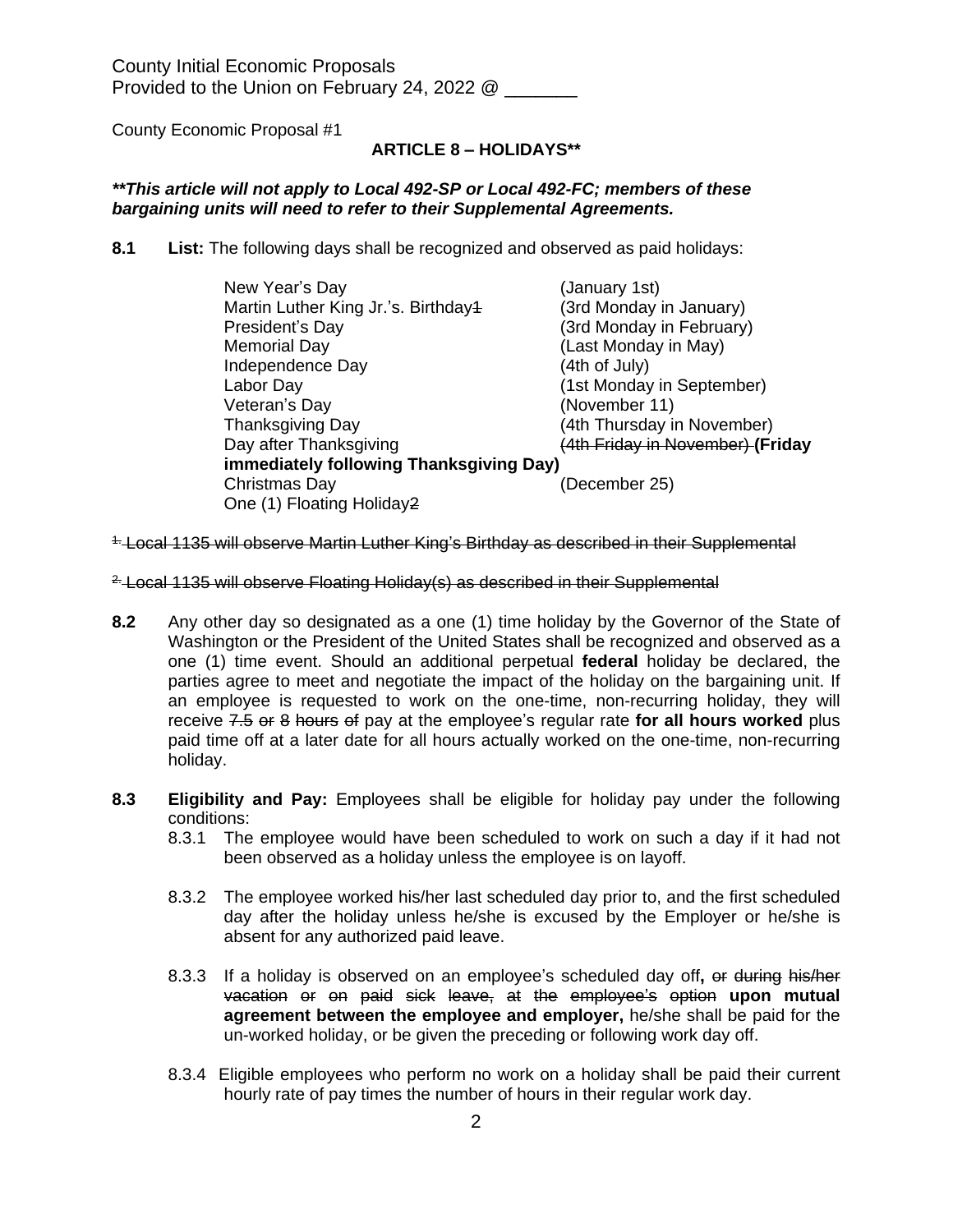- 8.3.5 Whenever a holiday shall fall on a Saturday, the preceding Friday shall be observed as the holiday. Whenever a holiday shall fall on a Sunday, the succeeding Monday shall be observed as the holiday. If a holiday falls on a Saturday or Sunday and is the employee's regularly scheduled work day, the holiday shall be observed the day upon which said holiday falls.
- 8.3.6 If an employee works on any of the holidays listed above, he/she shall be paid the following premium rate in addition to his/her holiday pay.
	- 8.3.6.1 One and one/half (1½) times his/her regular rate of pay for all hours within his/her regular work day.
	- 8.4.6.2 Two (2) times his/her regular rate of pay for all hours in excess of his/her regular workday.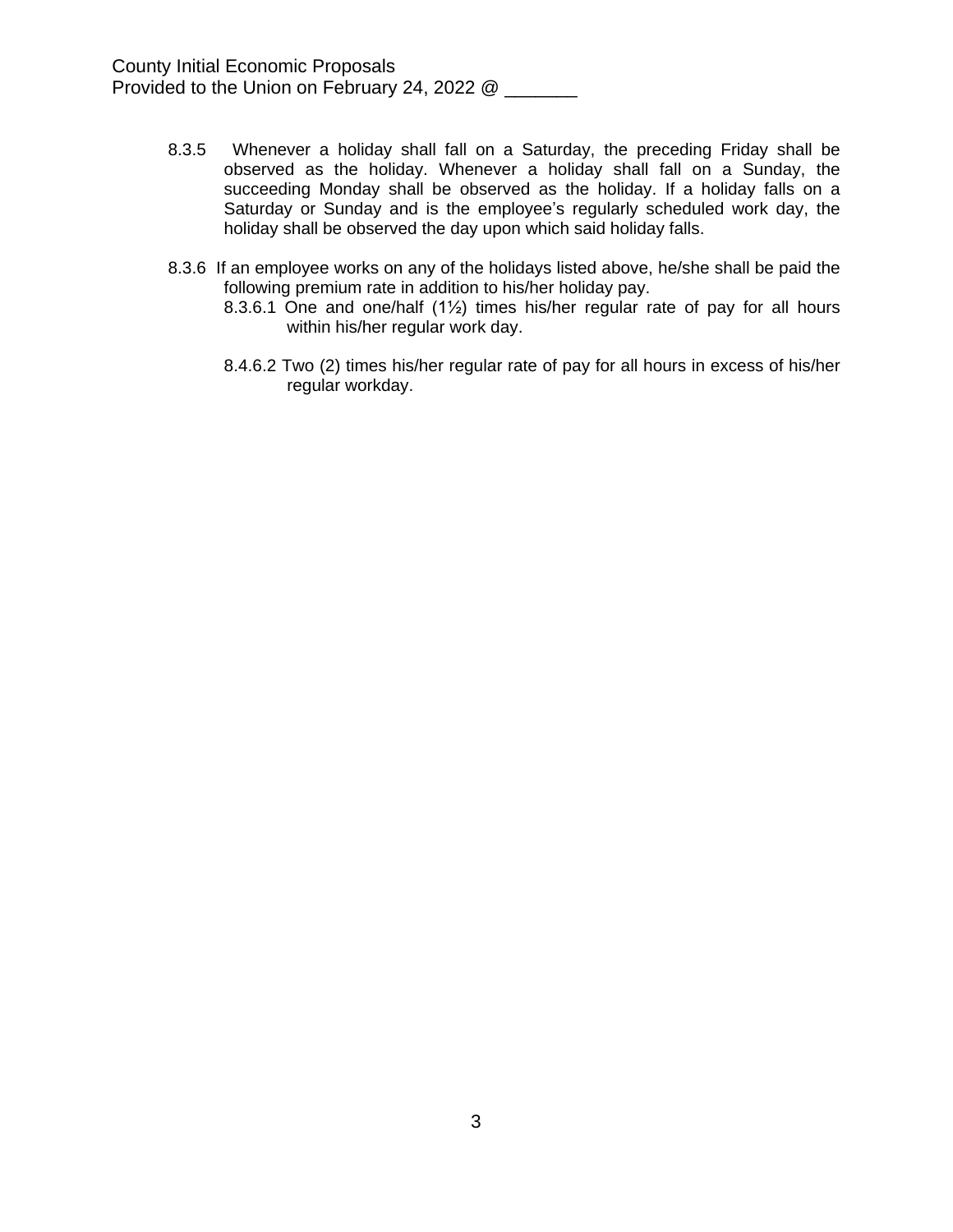County Economic Proposal #2

#### **ARTICLE 11 - INSURANCE BENEFITS**

#### **11.1 Medical Insurance**

11.1.1 **The Employer agrees to provide at least two (2) medical plans of which there will be a minimum of one Preferred Provider Plans (PPO) plan and a Health Maintenance Organization (HMO) plan.** Medical/Dental - The Employer agrees to provide two (2) medical and two (2) dental plans; the Spokane County Self Insured Preferred Provider Plans (PPO – Premera and Delta Dental of Washington) and a Health Maintenance Organization (HMO – Kaiser Permanente and Willamette dental).

The Employer's and Employees' premium share towards PPO or HMO Medical, Dental and vision plan will be based on the following percentages of the total cost of the coverage:

| Employee             | .5% |
|----------------------|-----|
| Employee& Child(ren) | 10% |
| Employee & Spouse    | 10% |
| <b>Full Family</b>   | 10% |

- 11.1.2 Employee's monthly premium sharing costs will be set up to be paid with pre-tax dollars, the employee's monthly premium will be split over the two pay periods in the month.
- 11.1.3 No provision for retiree medical plan.
- 11.1.4 No double coverage for employees of Spokane County.
- 11.1.5 The major elements of the medical plans effective January 1, 2018 shall be as follows:

| (HMO) Kaiser Permanente          | (PPO) Self-Insured Plan     |
|----------------------------------|-----------------------------|
|                                  |                             |
| \$200 Deductible                 | \$500 Deductible            |
|                                  |                             |
| 90% Coinsurance                  | 80/60% Coinsurance          |
|                                  |                             |
| \$30 Office Visit Co-pay         | \$30 Office Visit Co-pay    |
|                                  |                             |
| \$1,000 Coinsurance max +        | -\$2,000 Coinsurance max +  |
| <b>Deductible</b>                | <b>Deductible</b>           |
|                                  |                             |
| \$15/\$30/50 RX Retail           | \$15/\$30/\$50 RX Retail    |
| 2 x RX Mail Order                | 2.5 x RX Mail Order         |
| <b>Mandatory Generics</b>        | <b>Mandatory Generics</b>   |
| \$150 ER Co-pay                  | \$150 ER Co-pay             |
|                                  |                             |
| <del>\$150 Vision Hardware</del> | Covered in Full Up to \$300 |
| Every 24 months                  | Galendar Year Maximum       |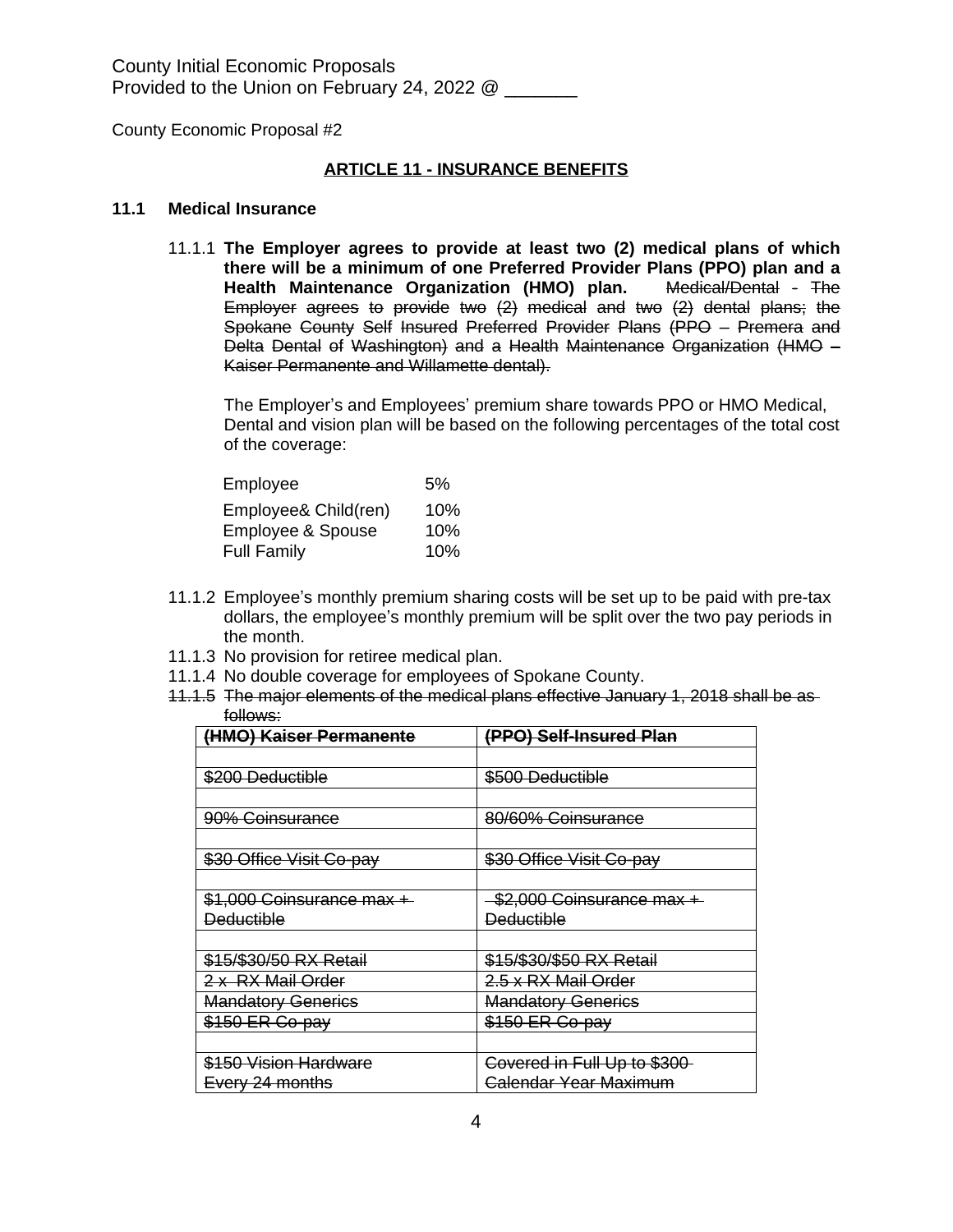- 11.1.6 In the event that the premium for the plan selected by the employee for the employee and dependents, if any, is less than the Employer's maximum contribution, the difference shall remain in the designated self-insured medical fund.
- 11.1.7 The Employer further agrees that the level of coverage provided by the PPO and the HMO shall not be reduced during the term of this Agreement even in the event the carrier of said coverage is changed.

#### **11.2 Dental Insurance:**

- 11.2.1 **The Employer agrees to provide at least two (2) dental plans of which there will be a minimum of one Preferred Provider Plans (PPO) plan and a Dental Maintenance Organization (HMO) plan.** The Employer agrees to provide two (2) dental plans; the Spokane County Self Insured Preferred Provider Plan (PPO), Delta Dental of Washington and the Dental Maintenance Organization (DMO), Willamette Dental
- 11.2.2 In the event that the premium selected by the employee for the employee and dependents, if any, is less that the Employer's maximum contribution, the difference shall remain in the designated dental fund.
- 11.2.3 The Employer further agrees that the level of coverage provided by Spokane County Dental administered by Delta Dental of Washington shall not be reduced during the term of this agreement even in the event that the carrier of said coverage is changed.

#### **11.3 Eligibility:**

- 11.3.1 For all new employees, medical and dental eligibility will begin the first day of the month following completion of 90 days of employment.
- 11.3.2 Employees separating from service between the 1st and 15th of the month shall retain their coverage through the end of the month. Those Employees separating between the 16th and the end of the month shall retain their coverage through the end of the following month.
- 11.3.3 No double coverage regarding medical and dental benefits for Spokane County employees.
- 11.3.4 Seasonal employees and rehires from layoff who are rehired between the  $1<sup>st</sup>$  and 15<sup>th</sup> of the month, will be provided medical and dental benefit coverage effective on the 1<sup>st</sup> of the month following the date of rehire. If rehired between 16<sup>th</sup> and the end of the month, medical and dental benefit coverage will become effective on the 1<sup>st</sup> of the month following one month of continued employment. If a Seasonal employee is not rehired immediately following the off season (takes a working season off) or if rehire from layoff is no longer eligible to be on the layoff list, these rehires must comply with 11.3.1.
- 11.3.5 Members who divorce their spouse or terminate Domestic Partnership must notify the employer within thirty (30) days of the date of the divorce/termination or may be subject to discipline under the terms of their respective CBAs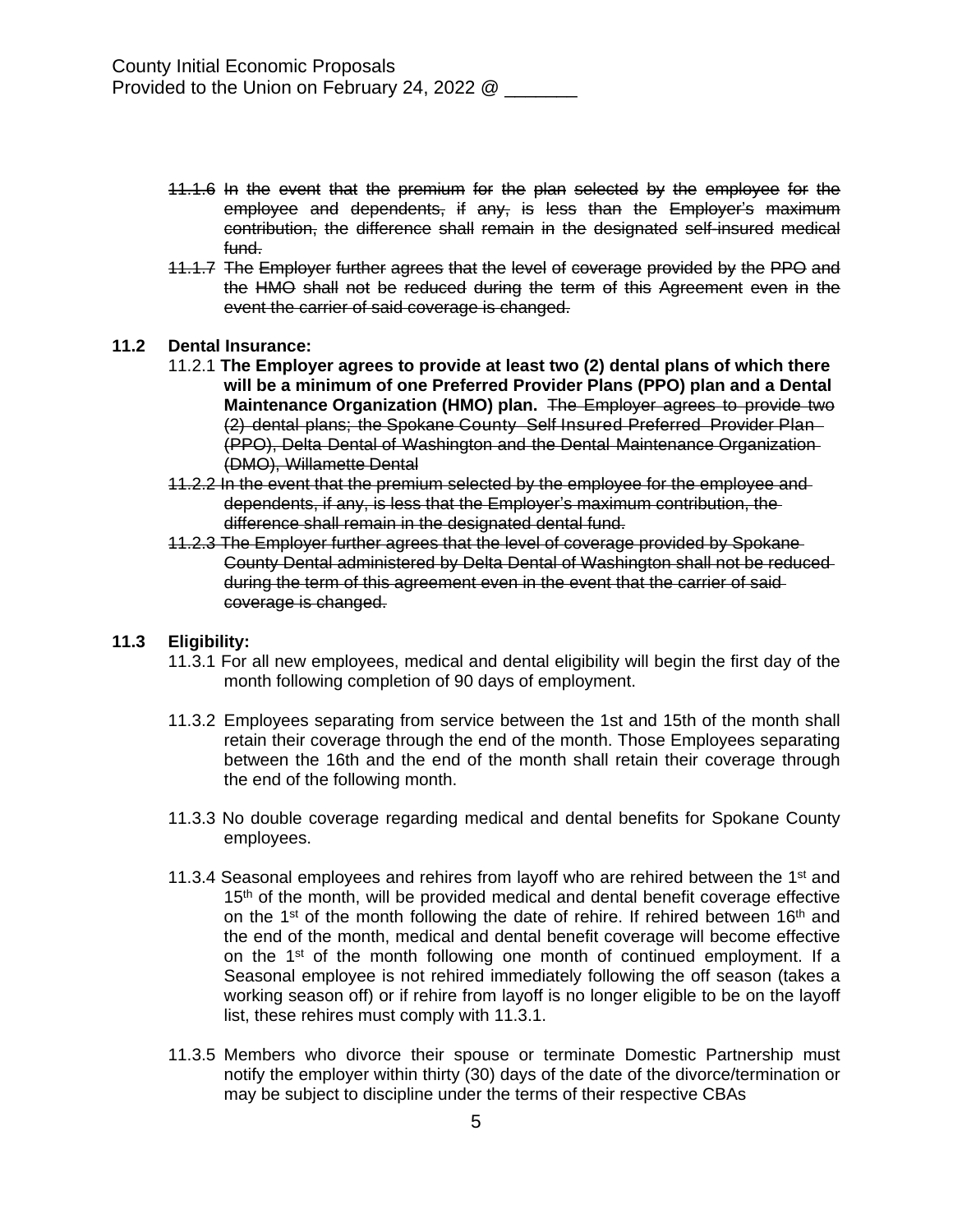## **11.4 Life Insurance:**

The Employer agrees to provide and pay the full premiums for a \$25,000 Employee Life Insurance Policy effective April 1, 2018. Supplemental life insurance is available at the employee's option and eligibility. The expense of the supplemental insurance is that of the employee.

#### **11.5 Insurance Extension:**

Any employee eligible for sick leave and annual leave benefits, who is unable to resume the duties of his/her employment by the County because of proven illness or injury, shall, for a period of six (6) months after exhaustion of leave and annual leave benefits, continue to be provided the County contribution toward group insurance benefits.

#### **11.6 Unpaid Leave of Absence/Impact on Benefits:**

- 11.6.1 Employees must be in a paid status for more than one-half (1/2) of their scheduled workdays during the month to earn credit for paid leave time, benefits based on length of service, or premiums paid into a group insurance program.
- 11.6.2 Employees on an unpaid leave of absence will be allowed to continue their insurance benefits up to six (6) months by personally paying all premiums in accordance with procedures established by the County Auditor.
- 11.6.3 The provisions of the paragraph above shall not apply to employees on an unpaid leave of absence due to a compensable industrial accident.
- **11.7 Affordable Care Act Taxes**: The Parties agree to avoid health care benefits from being taxed (Cadillac Tax), assessed a fee or penalized by any State or Federal mandate regarding health care plans. The Parties agree that if the health care plans are projected, by a third party consultant (insurance brokers), to be subjected to the Cadillac Tax, the County has the option of unilaterally eliminating the Flexible Spending Account (FSA) or unbundling Vision from the health care plans as measures to avoid the Cadillac Tax, fees or penalties.

If the Parties health care plans are projected, by a third-party consultant (insurance brokers), to be subjected to the Cadillac Tax, fees or penalties and plan design changes are necessary to avoid the Cadillac Tax, fees or penalties, Article 11.1 Medical/Dental will automatically open for negotiations.

A Health Care Committee (one member from each local) will negotiate changes to the health care plans to avoid any assessment (tax, fee or penalty) between June – August of the year prior to the assessment being imposed.

- **11.8 Paid Family & Medical Leave: Employees covered under this agreement will pay the appropriate portion of the premium for coverage under this leave act. The premium is 0.6% of gross monthly wages with approximately 73% paid by the employee and 27% paid by the employer** (**this rate is determined and subject to change by the State**)**.**
- **11.9 WA CARES Fund – Long Term Care (LTC) Coverage: Beginning July 1, 2023, Spokane County is required to deduct a new employee paid premium of \$0.58 per**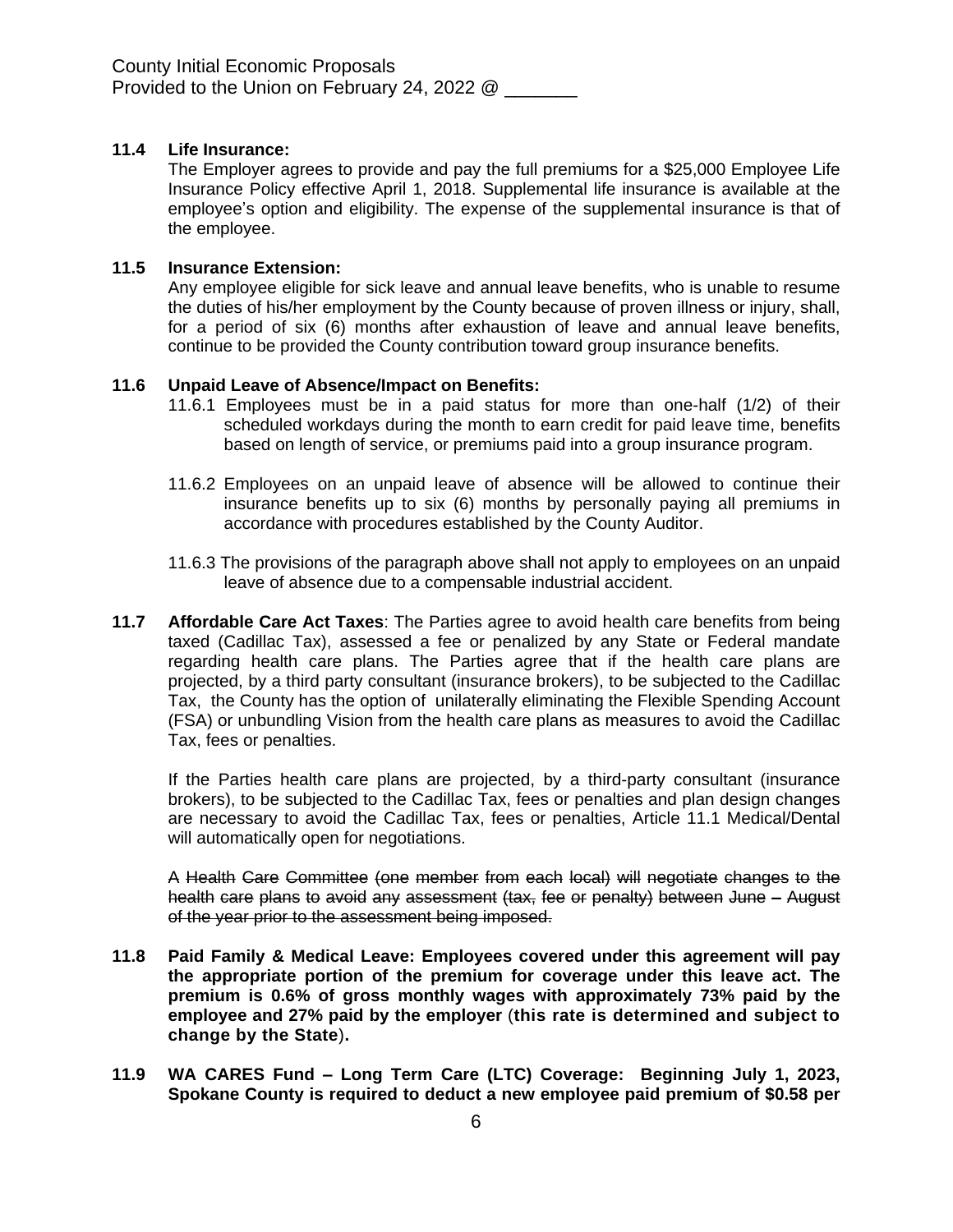> **\$100 of earnings (this rate is determined and subject to change by the State) to fund the Long Term Securities and Support Trust act through the WA CARES fund. Employees were offered an opt-out of the program by providing verification of an approved long-term care policy and/or they meet one of the program exemptions. Employees must provide their exemption letter to the Human Resources department to be excluded from paying this premium. New employees/bargaining unit members are required to provide an exemption letter to Human Resources to opt out of this LTC program.**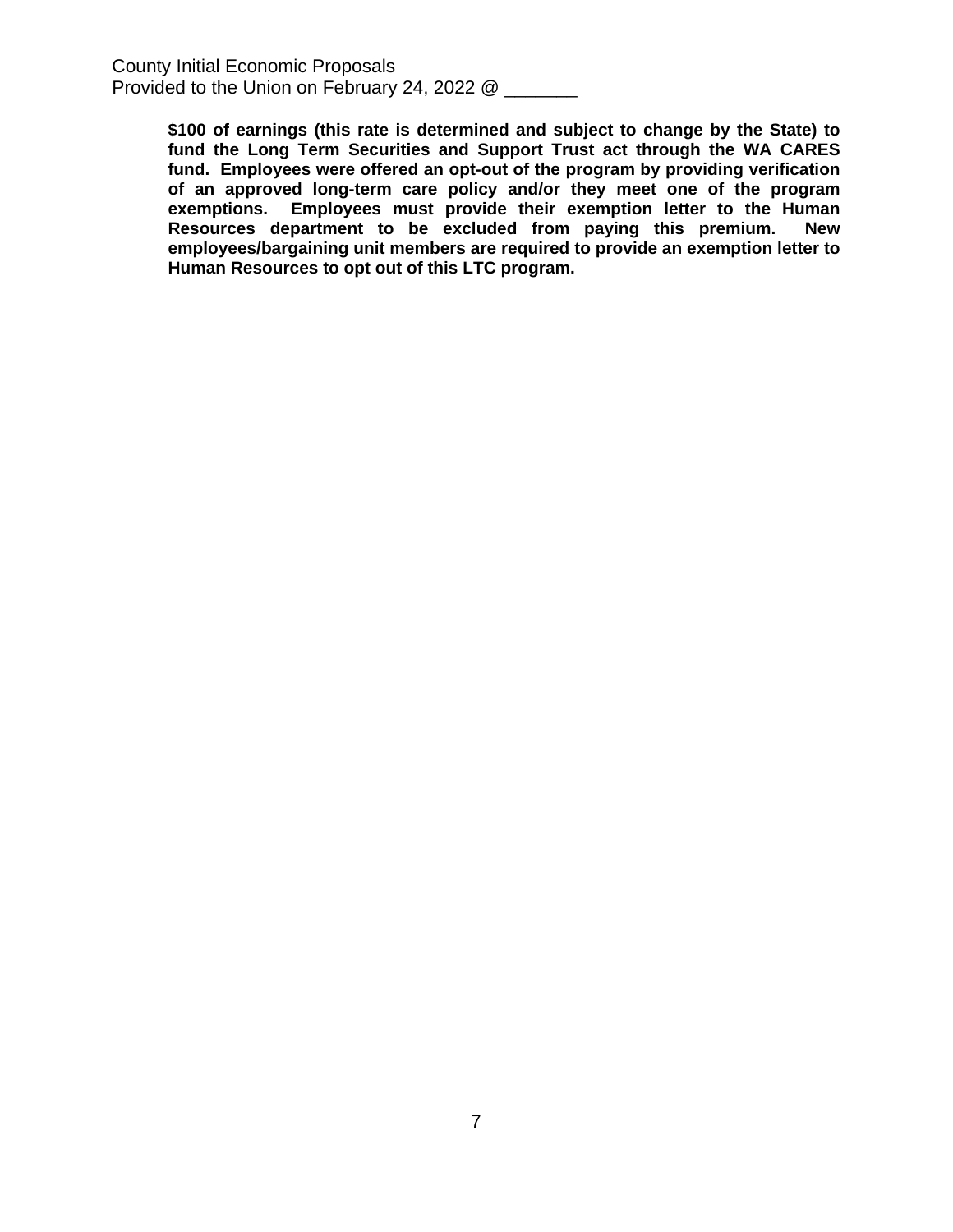County Economic Proposal #3

#### **ARTICLE 15 – WAGES**

#### **15.1 Compensation:**

- 15.1.1 Employees will be paid in accordance with the applicable wage appendices attached to this Master Agreement as Appendixes 1-4.
- **Effective the first full pay period following ratification and the Board of County Commissioners approving the agreement, all employees will be placed on the new wage scale for their classification at the step closest to their current base hourly rate, without taking a pay decrease. In addition, all scales will increase by one (1.00%) percent on the same date.**
- **Effective either January 1, 2023 or the first full pay period following January 1, 2023 (if normal pay has been implemented), the wage scales will be increased by 1.00%.**
- **Effective either January 1, 2024 or the first full pay period following January 1, 2024 (if normal pay has been implemented), the wage scales will be increased by 1.00%.**
- 2% COLA will be effective January1, 2018
- 2% COLA will be effective January 1, 2019
- 2% COLA will be effective January 1, 2020
- **15.2 New Position:** When any position not listed on the Wage Schedule is established, which the parties have mutually agreed will be covered by the Collective Bargaining Agreement, or the PERC has determined is a bargaining unit position, the County may designate a job classification and pay rate for the position, and will notify the Union in writing of the newly created position. Upon notification the Union shall have thirty (30) days to negotiate a change in classification and/or rate. In the event the Union still does not agree that the classification and/or rate is proper, the Union shall have the right to submit the issue as a grievance at Step 3 of the Grievance Procedure.

#### **15.3 Classification and Reclassification:** See Appendix #6.

**15.4 Pay Period:** The salaries and wages of employees shall be paid semi-monthly.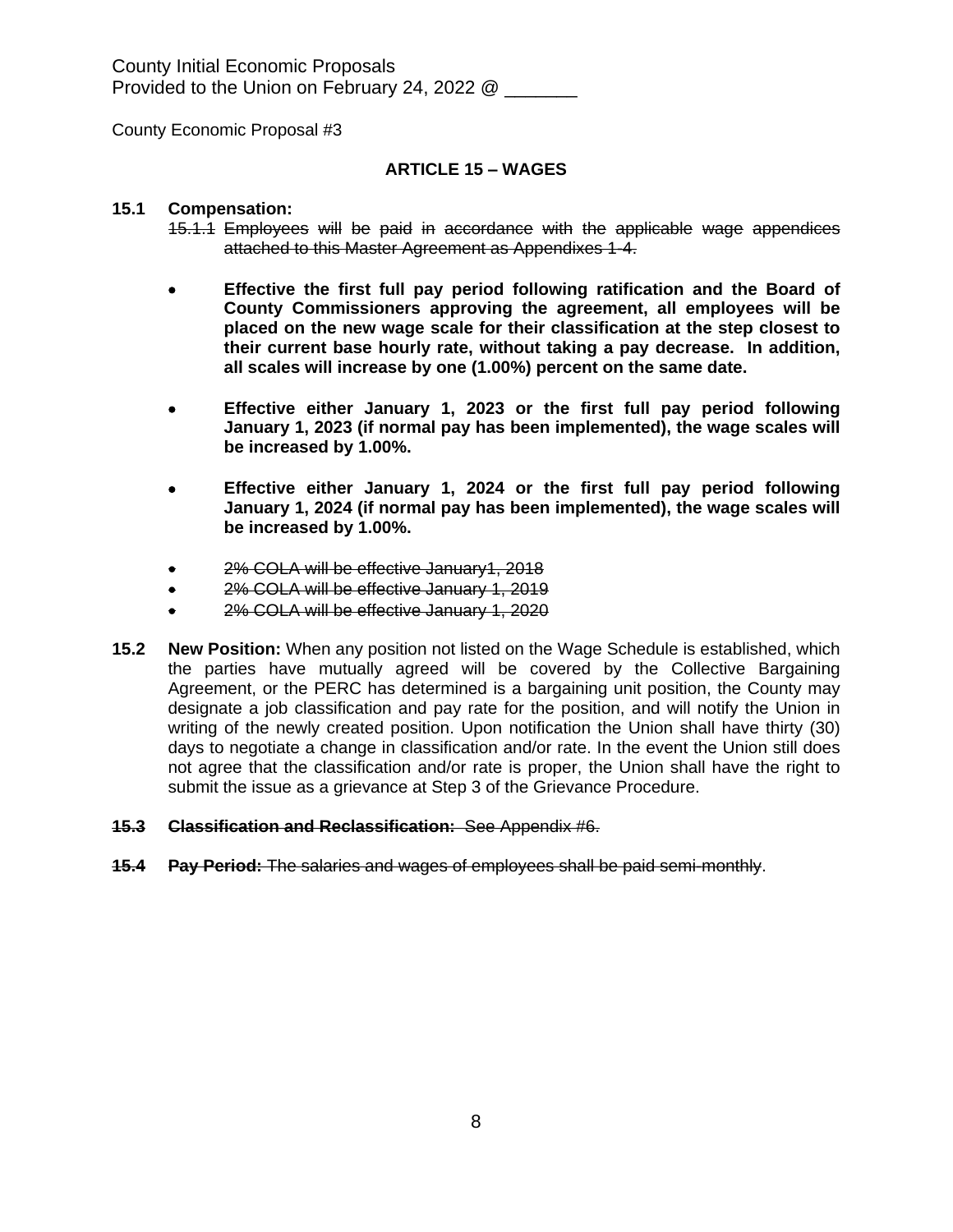County Economic Proposal #4

# **ARTICLE 15 – SHIFT DIFFERENTIAL**

#### **15.5 Shift Differential:** See Supplemental Agreements

**In addition to the established wage rates, the employer shall pay an hourly premium for all hours worked as follows:**

- **A. Afternoon Shift (2:00P – 10:00P) \$0.50/hr**
- **B. Night Shift (10:00P – 6:00A) \$0.60/hr**

**If an employee's regularly scheduled shift crosses over, the employee will be paid the differential for the shift where a majority of their hours fall.**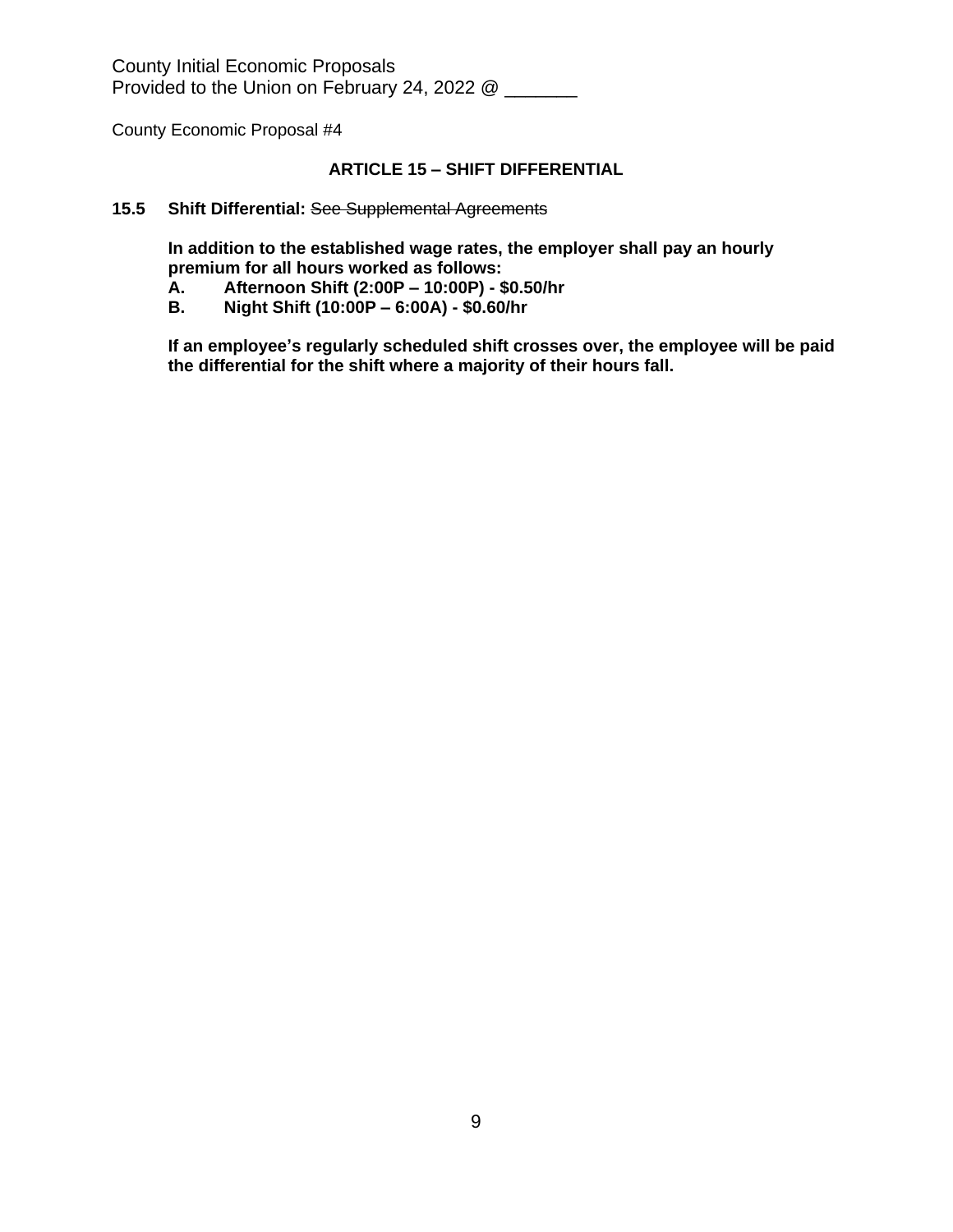County Economic Proposal #5

### **ARTICLE 15 – REPORTING TIME & CALL BACK PAY**

#### **15.6 Reporting Time and Call Back Pay:**

15.6.1 Any employee who is scheduled for work on their regular scheduled shift who reports for work but where work is not available or made available for them, may, with the Employer's approval, be excused from duty. **The employee will have the option to go unpaid for the day or to use accrued time to cover the shift.** and paid at their regular rate of pay for their regular scheduled shift.

15.6.2 Local #1135, see supplemental.

#### **NEW Call Back Pay**

Any employee called to work outside their regular shift shall be paid a minimum of four (4) hours **one (1) hour** straight time or the rate of time and one-half (1½) their regular rate for all hours worked, whichever is greater. Actual time worked will include credit for time spent from the time he/she leaves their regularly assigned work location until he/she returns to it.

**Scheduled meetings and training on off hours or days off are not considered Call back, but will be paid at the overtime rate when applicable.**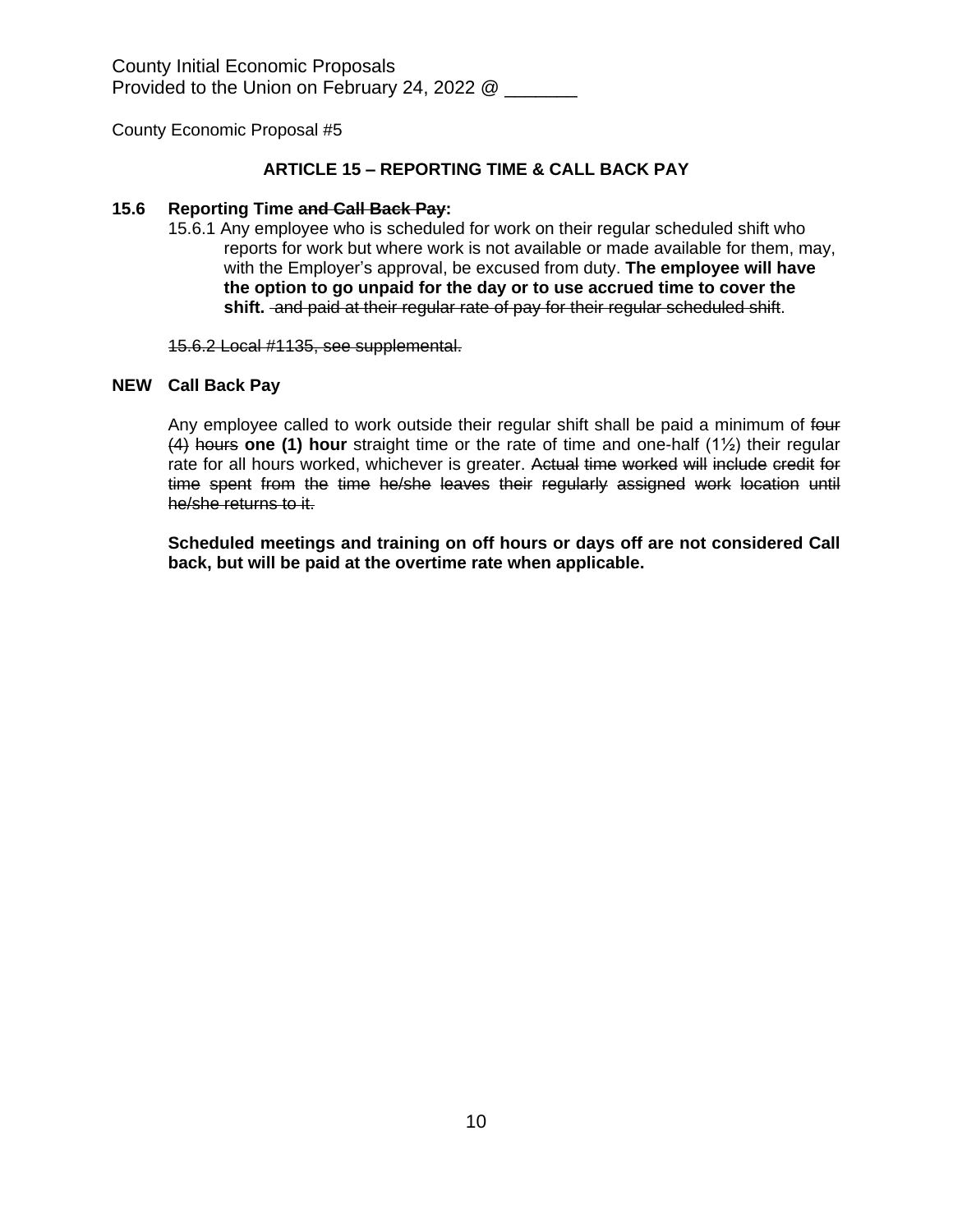County Economic Proposal #6

#### **ARTICLE 15 – OVERTIME**

#### **15.7 Overtime:**

**All employees who meet FLSA standards** *and* **the State of Washington required salary threshold will be defined as overtime exempt and will not be eligible to earn overtime. All other employees who do not meet either of these definitions, will be eligible to earn overtime as outlined below:**

- 15.7.1 All overtime worked must be authorized and approved.
- 15.7.2 Time and one-half  $(1/2)$  the employee's regular rate of pay shall be paid for work under any of the following conditions but compensation shall not be paid twice for the same hours.
- 15.7.3 All worked performed in excess of seven and one-half (7½) or eight (8) hours in any work day;
- 15.7.4 All worked performed in excess of thirty-seven and one-half (37½) or forty (40) hours in any work week**; Juvenile Correction Officers please refer to the Local 492-J Supplemental Agreement for Overtime Eligibility.**
- 15.7.5 All work performed on any of the paid holidays set forth in Article #8, Section 8.1.
- 15.7.6 All worked performed before or after any scheduled work shifts at the request of the Employers.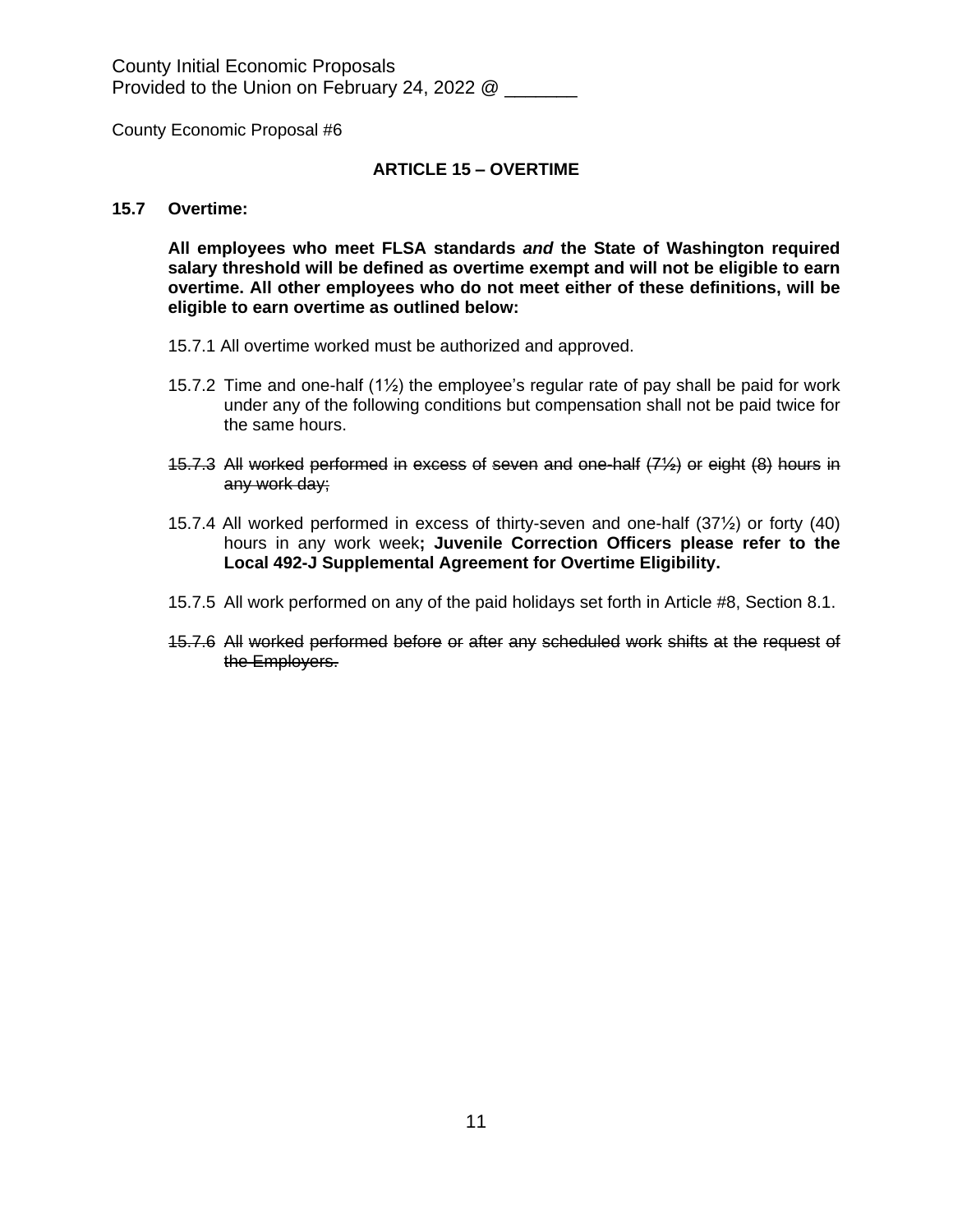County Economic Proposal #7

#### **ARTICLE 15 – COMP TIME**

#### **15.8 Comp Time:**

- **15.8.1 Upon mutual agreement between the employee & the employee's Elected Official/Department Head or designee, overtime work may be compensated by compensatory time off at time and one half (1 and ½). Compensatory time off shall be used within twelve (12) months of the time it was earned. If compensatory time off has not been taken with twelve (12) months, it shall be paid at the employee's current hourly rate of pay.**
- **15.8.2 Once an employee has accrued at least 7.5 hours of compensatory time, they may use their accrued compensatory time at a time(s) that are mutually agreeable between the employer and the employee. Failure on the part of the employer and the employee to agree on when the compensatory time may be taken shall not be grievable.**
- **15.8.3 No employee shall have more than eighty (80) hours of accrued compensatory time at any given time. Once an employee has eighty (80) hours of compensatory time accrued, they will no longer be able to accrue any additional compensatory time until they have less than eighty (80) hours of accrued time.**
- **15.8.4 All accrued compensatory time shall be paid out at the employee's hourly rate of pay at the time of separation.**
- 15.8.1 See supplementals.
- 15.8.2 The department shall post cumulative comp time earned monthly.
- 15.8.3 The above provisions shall apply unless addressed in individual supplements.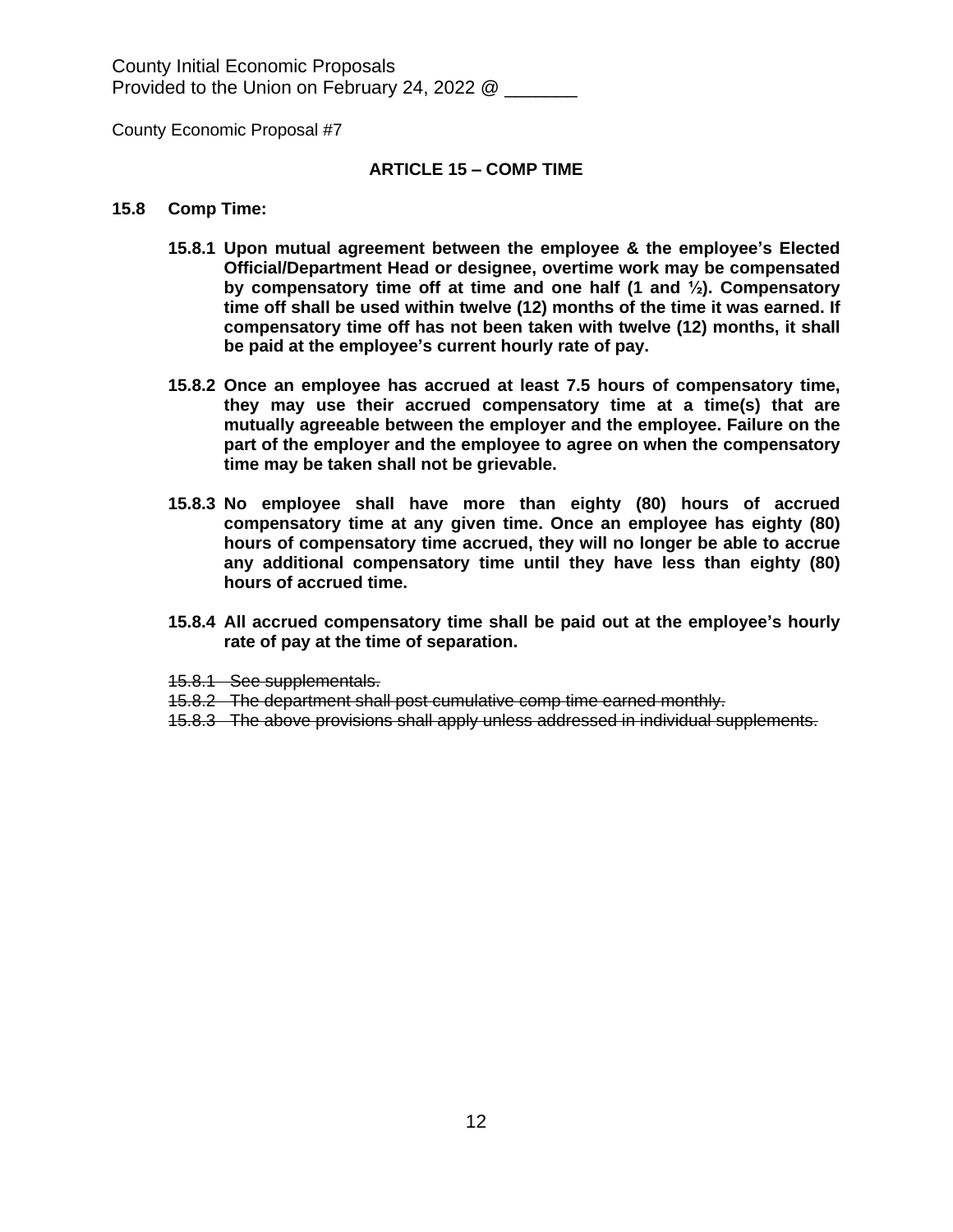County Economic Proposal #8

#### **ARTICLE 15 – LONGEVITY**

**15.9 Longevity:** Supplemental Agreements will be superseded by this section with the understanding that the service enhancement pay contained in the Appendix A of the 2010-2012 492 RFC Supplemental Agreement (Detention Cooks have been accreted into 1553) will be in addition to the below longevity increases.

A monthly longevity bonus will be paid an employee, in addition to employees regular rate of pay, if the employee has continuous service from the time of appointment to regular full time employment. Payments will be calculated as follows:

| <b>Continuous Service</b> | <b>Monthly Amount</b> |
|---------------------------|-----------------------|
| Over 7 years              | \$40.00               |
| Over 10 years             | \$75.00               |
| Over 15 years             | \$100.00              |
| Over 20 years             | \$150.00              |
| Over 25 years             | \$200.00              |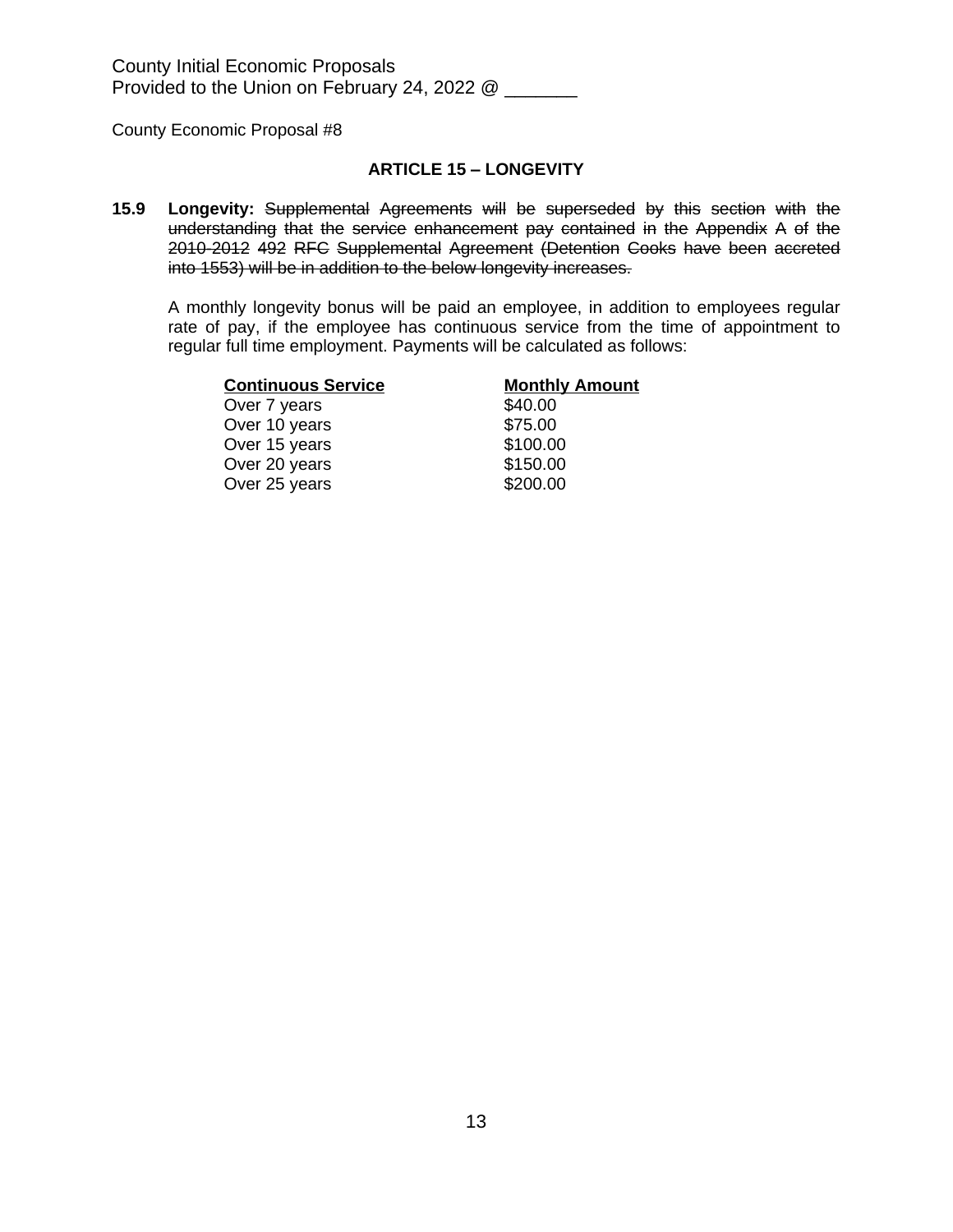County Economic Proposal #9

#### **ARTICLE 15 – OUT OF CLASS PAY**

#### **15.10 Out of Class Pay:** See Supplemental Agreements.

**When an employee performs work at the written request of the Elected Official/Department Head or designee for two (2) hours or more in a work day, in a classification above that in which the employee is normally classified, the employee shall be paid for such work at the rate assigned of the higher classified position at the Step that results in a minimum of a 5% increase in pay, but does not exceed the maximum pay rate of the classification.**

**Out of class pay will not be authorized in any case if there is no position in the department/division for which the out of class pay is being requested.**

**The employee must meet the minimum requirements of the higher classification in order to be assigned the out of class and essential functions of the higher job classification and be paid the out of class pay if the temporary work is out of class.**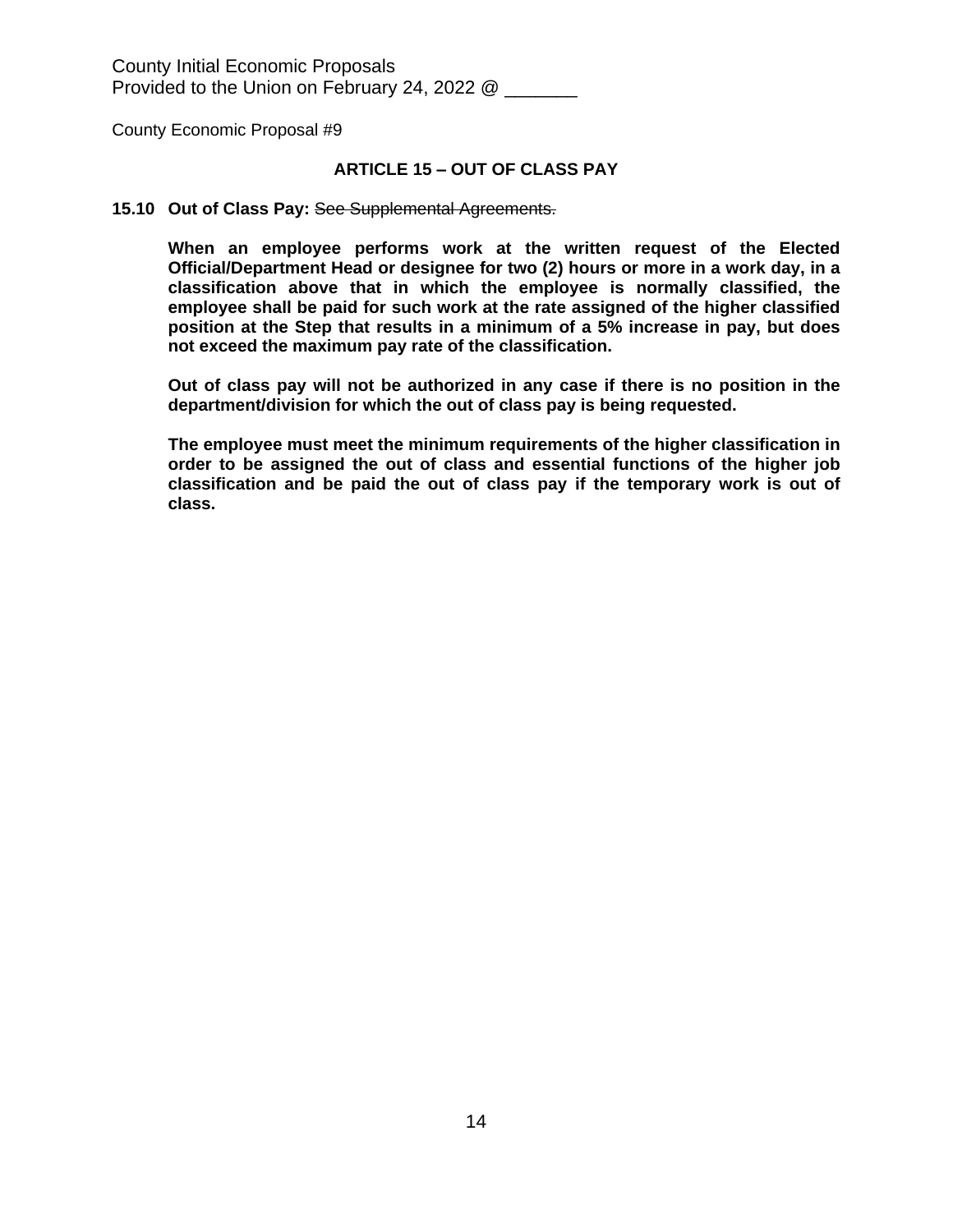County Economic Proposal #10

#### **ARTICLE 15 – STEP INCREASE PROCESS & METHODS OF PAYMENT**

#### **15.11 Step Increase Process:**

**All newly hired or recently promoted employees will be eligible for a one-step, step that will become effective on the first, full pay period following six (6) months in their position. This date will become their annual step increase date. Thereafter, employees will receive a two-step, step increase effective on the first, full pay period following their annual step increase date.**

(this section will supersede Appendix 6 and supplemental agreements) Conversion of 13 **Step Pay Plan** 

- 15.11.1 Maintain status quo during 2018: step increases for both new hires and regular employees will be at 2.56%
- 15.11.2 Beginning in 2019:

13 step range will remain in place

**New hires:** first step increase after hire (at 975 hours/6 months) will always be a 2.56%; subsequent step increases will be at 5.12%

**Regular employees:** scheduled step increases will be at 5.12%

This method minimizes the potential of "leap frogging" pay rates

No employee shall suffer a loss or reduction in base pay

This results in advancing through the step system in half the current time. For newly hired employees hired at step 1, top step would be reached in 6.5 years' vs 12.5 years.

This pay step system will apply only to employees currently on the 13-step system.

#### **15.12 Methods of Salary and Wage Payment**

Two methods of payment of salary and wages will be offered. All employees hired after January 1, 2018 will be paid by Direct Deposit

- 1) Direct Deposit
	- The standard, default method of payment for salary and wages is by electronic transfer to the employee's designated financial institution. Except as provided in Section 2) below, the newly hired employee will submit the "Authorization for Automatic Payroll Deposits" form in time for the preparation of their second pay period.
	- The employee is responsible for informing the county of any changes in their designated financial institution.
	- Pay advices will be available to all employees in accordance with federal and State employment law and regulations.
- 2) Physical Checks
	- A check (warrant) will be printed and delivered (or mailed) to the employee only in the following situations:
		- The first paycheck of a new hire for a permanent position;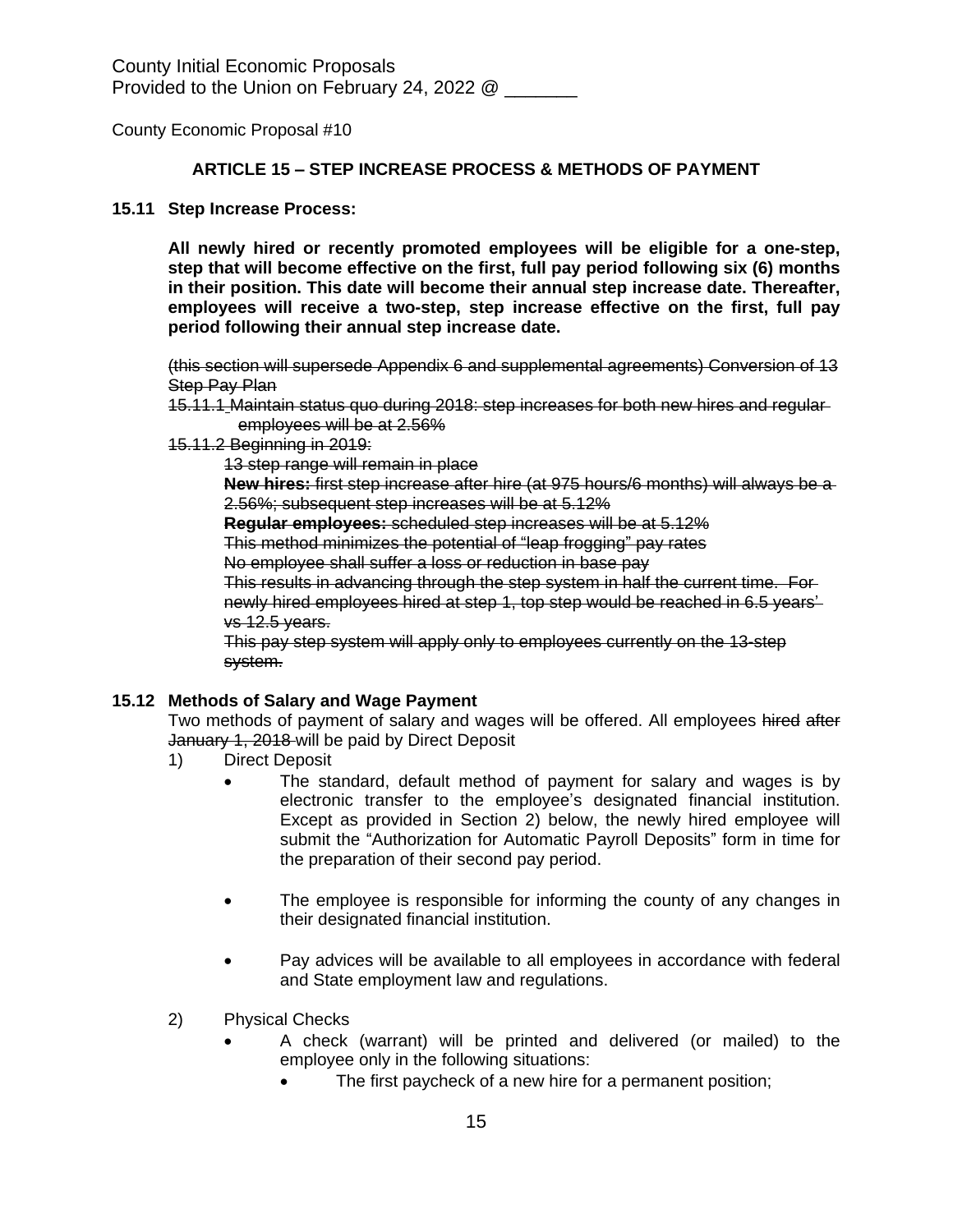- The last paycheck coinciding with or following separation from employment;
- A paycheck produced solely to correct an error; or
- A paycheck mailed to the employee only if the employee does not maintain an account at a financial institution. The employee must designate a mailing address and sign an acknowledgement that the check will be mailed using USPS on payday. The employee is responsible for informing the county of any changes in their mailing address.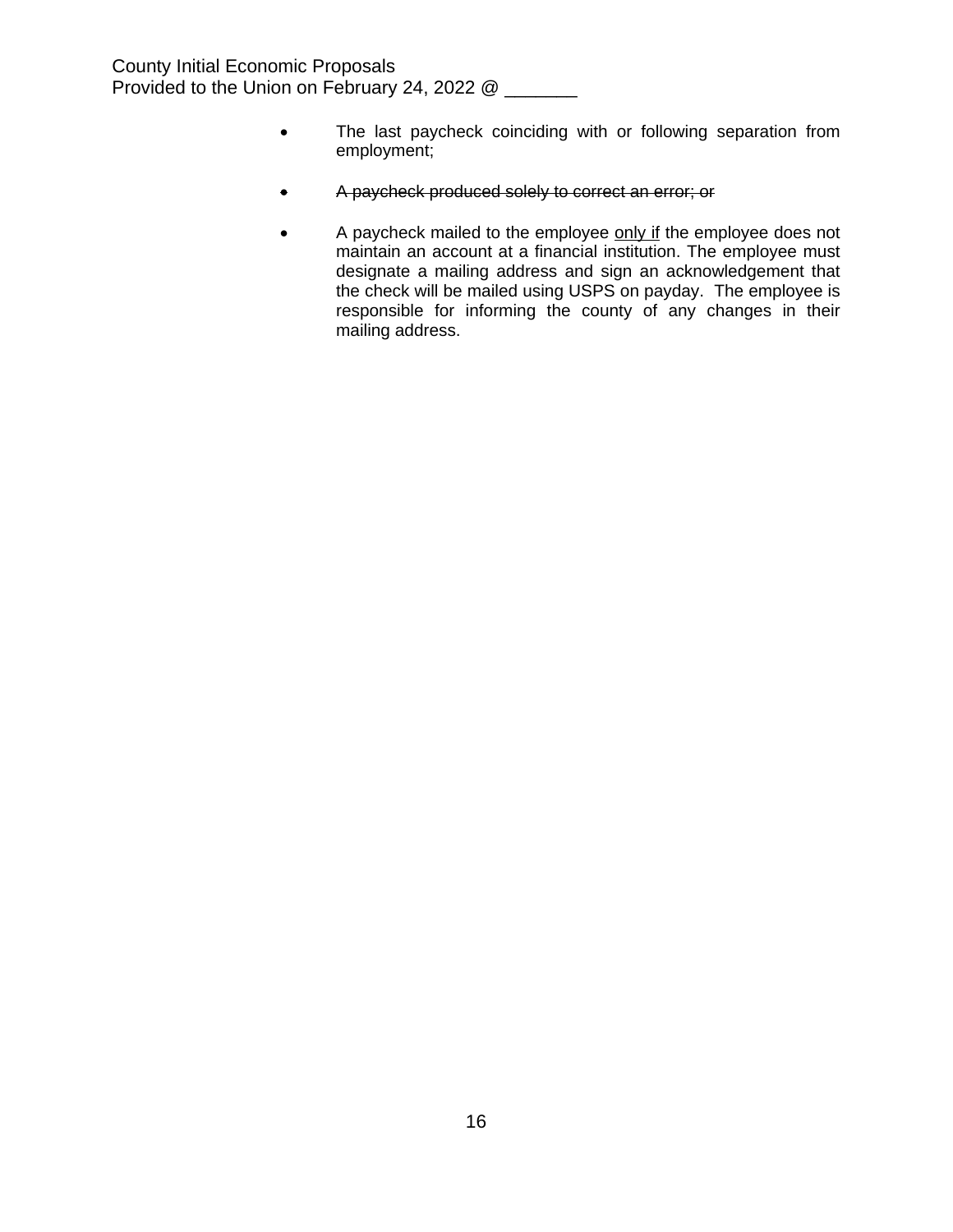County Economic Proposal #11

# **ARTICLE 15 – ADVANCE STEP PLACEMENT**

#### **NEW Advance Step Placement**

**The County may place all new employees and any current employee at the time of a promotion to a step that corresponds to their prior experience and/or level of education in accordance with the County's policy regarding advance step placement. The County's decision to offer an advance step is non-grievable.**